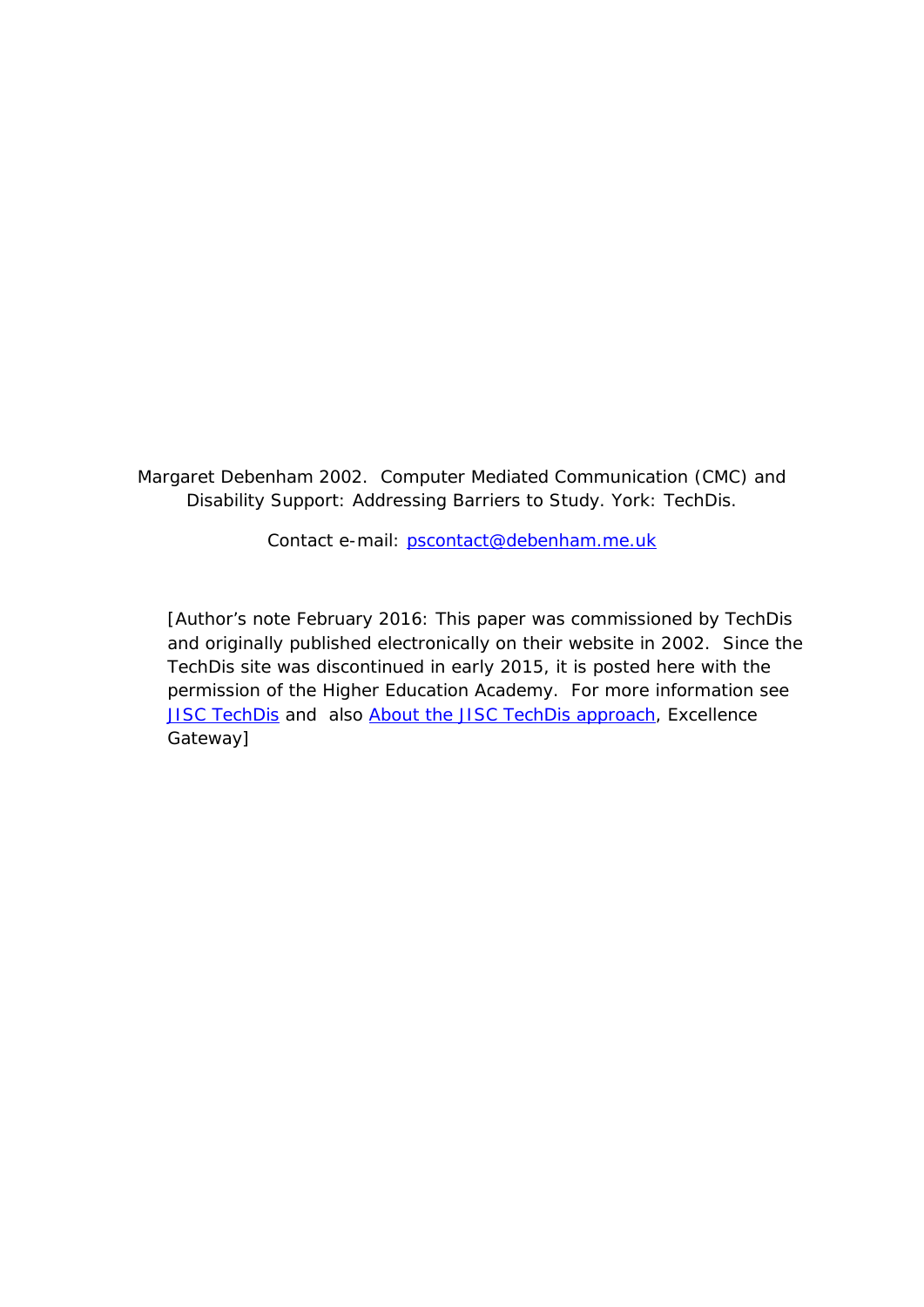# **Computer-Mediated Communication (CMC) and Disability Support: Addressing Barriers to Study**

**Margaret Debenham PhD**  E-mail: margaret@debenham.me.uk www.debenham.me.uk

## **Introduction**

The case study reported here formed part of a linear series of studies undertaken as doctoral research at the Institute of Educational Technology of the Open University between 1994 and 1999. It explored ways in which computer-mediated conferencing (one type of computer-mediated communication [CMC]), could address barriers to study encountered by undergraduate distance learners with long-term health problems, identified by a large scale postal survey of volunteers. These problem areas include: difficulty with handwriting, academic and social isolation and fatigue, together with a need for better interactive communication with support agencies. The approach taken was designed to maximise student autonomy in relation to their studies. Thirteen participants were provided with access to the services of an on-line educational counsellor, both by e-mail and in a confidential peer group conference in the environment of a 'Virtual Campus'. The findings suggest that informal contact with the counsellor in the group environment helped to build rapport and develop confidence for these students to approach her by e-mail when more private advice or help was needed.

# **Background**

Rapid developments in data-communication technology in recent years have opened up hitherto undreamed-of opportunities for communicating at a distance. The growth of the Internet now enables an individual user to access a wealth of information from his/her personal computer (PC) that would have been inconceivable a decade ago. At the same time, a perhaps less generally known revolution has been taking place in the associated field of computer-mediated conferencing to support distance education and training.

It is now possible for students to log onto a 'Virtual Campus' at their educational institution from their own PCs, either via the Internet or through a direct dialup connection to the institution's internal data network. One example of such a 'Virtual Campus' is that of the Open University UK, which has developed from small beginnings in the 1980s to the sophisticated system that exists today, supporting a large number of students studying a wide variety of courses. In 2002 there are more than 150,000 Open University students with on-line access (Open University, 2002a). They can use their connection to the 'Virtual Campus' to communicate with staff and each other in a number of different ways. These include:

- one to one (by e-mail)
- one to many (for example, for the dissemination of information by a tutor to a group of students on a course)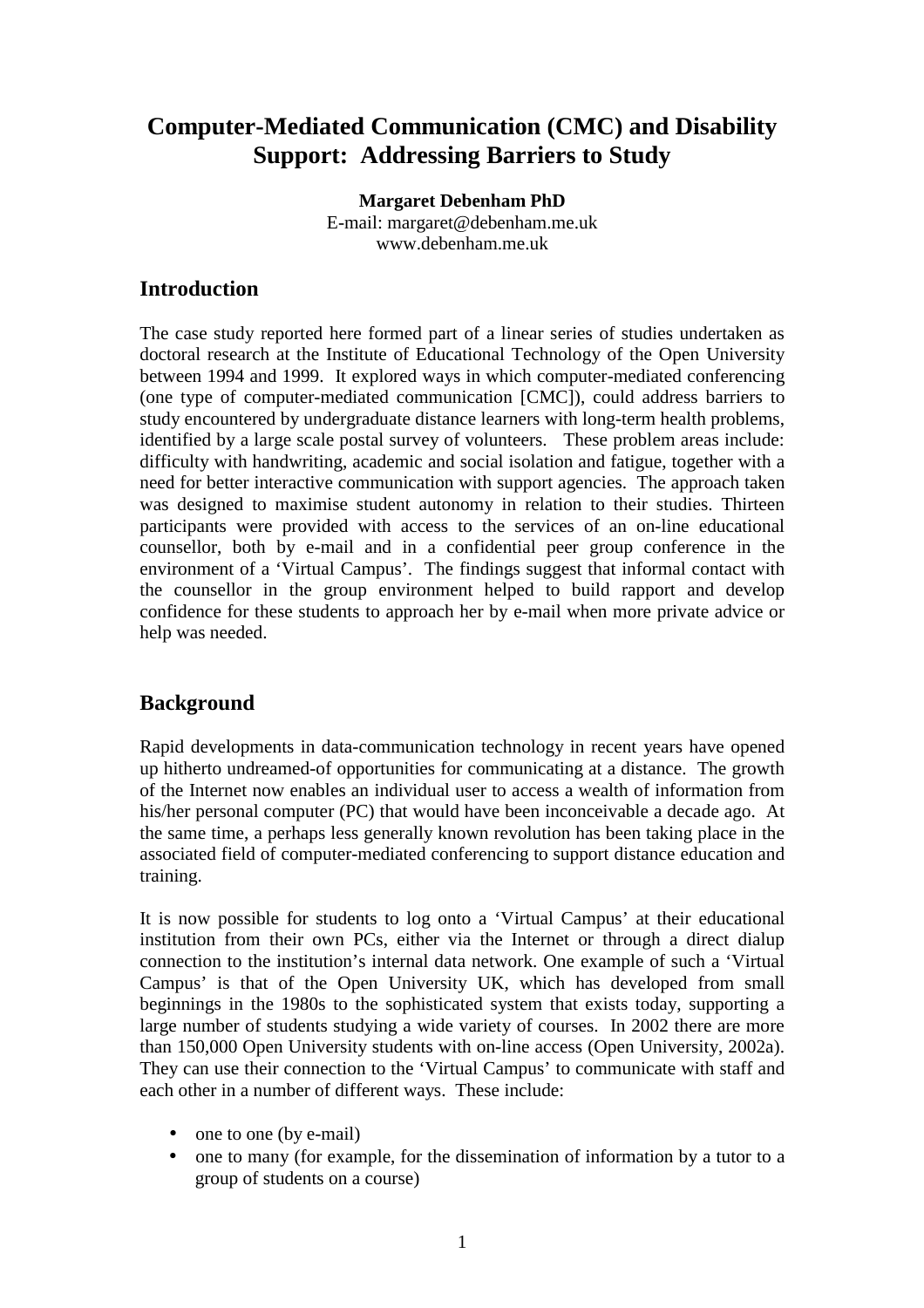• many to many (by interactive discussion between participants in a group conference area).

At the time when the studies reported here were undertaken, the most commonly used educational application of computer conferencing was tutor-led course conferencing to enable collaborative learning (Mason 1995). In this case the conference area is designed to support students taking one particular course, putting them in contact with both course tutors and fellow students. A number of researchers have identified the role of a conference moderator as a key factor for successful implementation in this kind of formal environment (Feenberg, 1989; Wilson and Whitelock, 1998; Salmon, 2000). The appropriate leadership role of this person may be variously chair, host, teacher or facilitator. At the start of the  $21<sup>st</sup>$  century, a very recent development of this type of environment is the introduction of a distance education course where interactive group work on-line is integral to student studies and forms a part of assessed work (Open University, 2002b).

Computer conferencing can help to support students' education in less formal ways as well. One potential problem for distance learners is that of isolation, either because users are working/studying from a remote location or because they are housebound for some reason, including disability. Informal social communication via Self Help Groups (SHGs) in a 'Virtual Campus' environment can create a sense of belonging to a corporate body, akin to the experience of students on a traditional campus (Jennison 1997). In the wider world of cyberspace, Rheingold (1993) describes the advantages he experienced as a participant on one of the earliest 'Virtual Communities', the WELL. He provides examples that illuminate the value of so-called 'empathic online communities', particularly at times of personal difficulty. He suggests that for disabled people this type of communication can:

- remove the initial challenge of having to explain a handicap to able bodied people, thus enabling disabled people to be treated as thinkers and sharers of feeling in the same way as able-bodied people are
- enable those with disabilities to join in a conversation with no greater delay in communication than other computer users.

Others have identified potential advantages of text-based CMC for those with disabilities (Coombs, 1989, 1993; Bowers 1996; Burgstahler, 1997). For example, Coombs (1993) observes that computer-mediated conferencing permits a high degree of peer sharing and teaching. He also suggests that participants may share personal information more freely than if they were meeting face to face.

Both formal and informal aspects of on-line communication influenced the design of the study described here.

## **Rationale and design of the study**

The study explored ways in which computer-mediated conferencing might address four common barriers to study experienced by undergraduate distance learners with long-term health problems, such as multiple sclerosis (MS), myalgic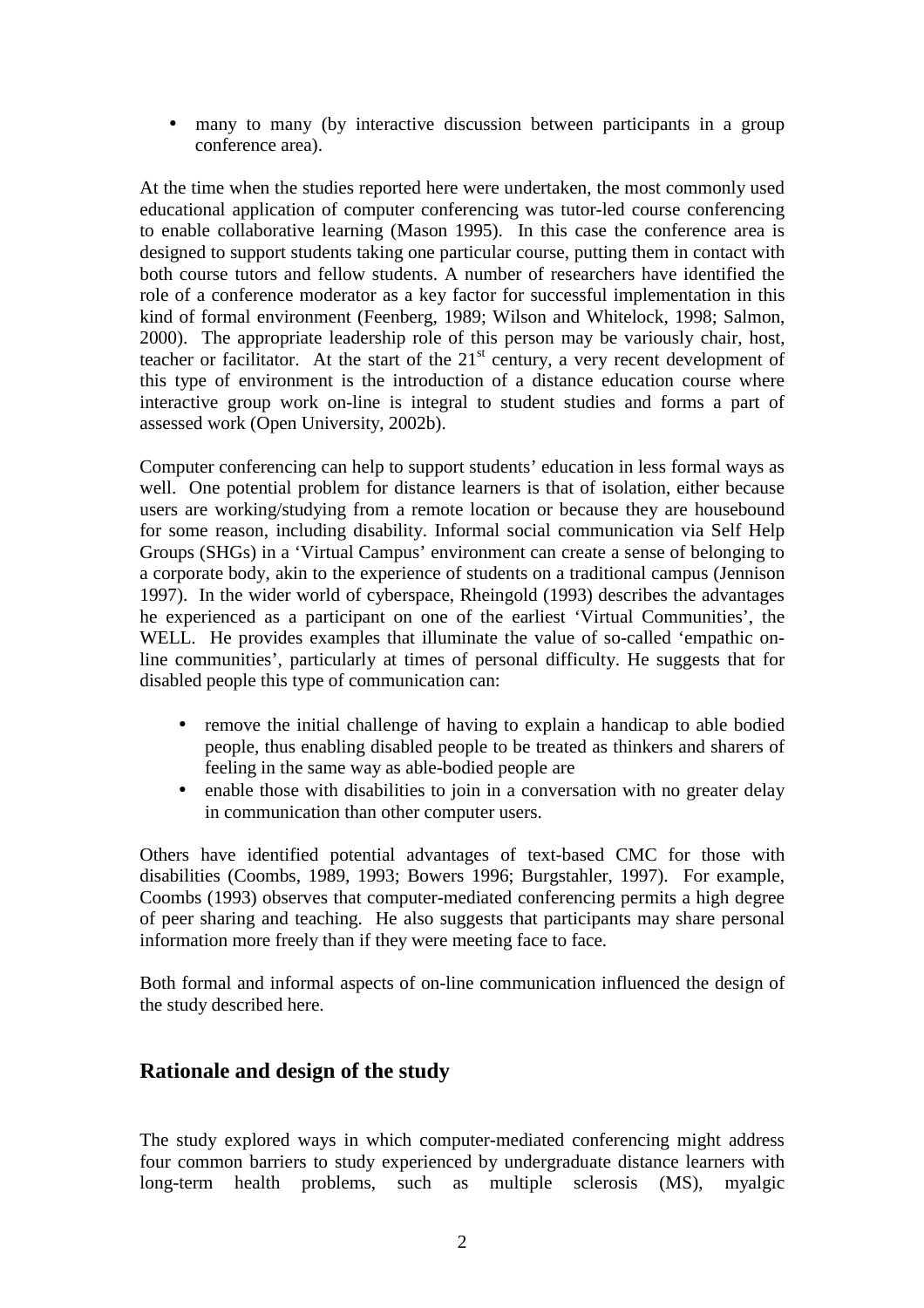encephalomyelitis/post-viral syndrome (ME) diabetes, arthritis, epilepsy, spinal problems and other less commonly occurring conditions. These barriers were identified by a large-scale postal survey of Open University student volunteers (Debenham, 1996a). They include:

- difficulties with handwriting
- academic and social isolation
- a need for better interactive communication with support agencies
- severe fatigue (affecting all aspects of the study process).

Computer conferencing might be expected to provide a way to address all of these difficulties. In addition, it might provide a suitable route for access to the services of an educational counsellor (advisor) briefed in special needs.

A feasibility study was designed and undertaken in 1996 to explore the effects of access to an on-line educational counsellor in the environment of a 'Virtual Campus' (that of the Open University) over the period of an academic year. Special provision included access to:

- the services of an educational counsellor via e-mail
- a peer group conferencing area, DOORway (Disabilities, Opportunities and OutReach [Debenham 1996b]), accessible only by named participants.

The aim was to provide an environment that would maximise autonomy for the student, taking into account both the set of common barriers to study described above and the need for a convenient route for individuals to make arrangements for personal accommodations for their special needs. This approach was termed the *Autonomy* approach (Debenham, 2001).

It should be explained here that educational counselling/advising in the Open University is based on a person-centred approach, designed to encourage the development of the whole person (Bailey, Brown and Kelly, 1996). However, it does not include an overtly therapeutic element. Advisors work primarily within the framework of study and will refer students to specialist agencies in the event of personal problems arising that fall outside this area (Tait, 1998). Within these guidelines there are nevertheless different possible interpretations of the role. The approach advocated by Woolfe, Murgatroyd and Rhys (1987) and those of Frost (1991) and Newell and Walker (1991) in conventional university environments (using traditional means of communication - face-to-face or telephone) influenced that taken in this CMC study. The two latter have particular relevance to the support of disabled students. A key factor in the advisor-student relationship is to maximise a student's involvement and control in decision-making on matters relating to their studies – in Frost's words, 'a system of shared responsibility'.

The results of the feasibility study suggested that computer-mediated conferencing was a potentially useful medium for providing support services, but that in order to succeed there was a need for rapport to be established between educational counsellor and student. It was therefore necessary to consider how this might be achieved online, without the face-to-face contact that normally underpins rapport between human beings.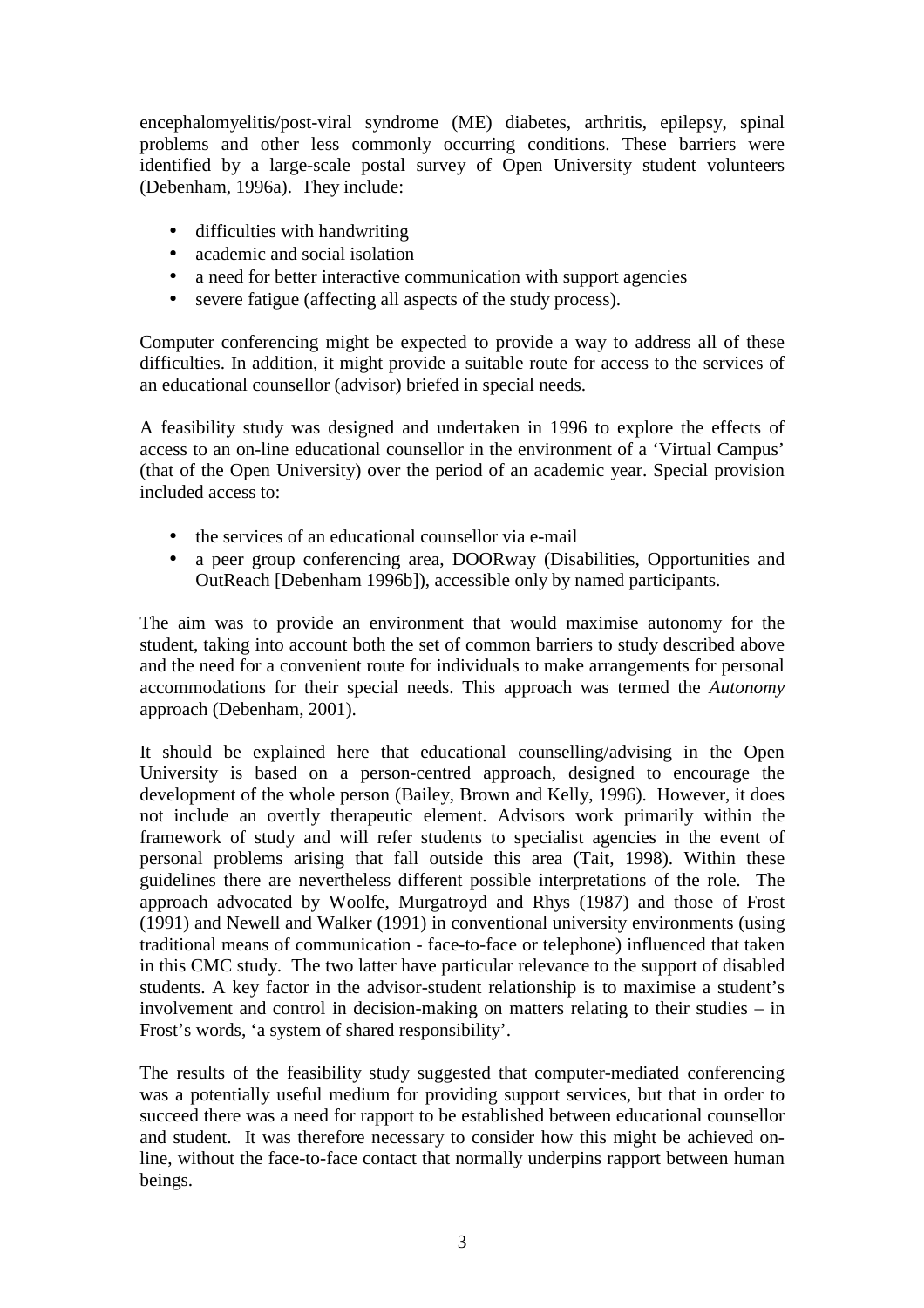To address this issue, the main study (in the following academic year) introduced a group dimension into the process. In addition to one-to-one e-mail, participants could now consult the advisor in a counselling topic within the peer group environment, DOORway. The intention was to construct an environment that would:

- maximise autonomy for the student in deciding when to ask for help
- promote rapport between the educational counsellor and students.

This called for a delicate balance of control to be established between students and advisor. The environment was structured in such a way that the professional status of the educational counsellor was distinctly maintained whilst also providing opportunities for informal contact with the students. The student-led area consisted of a set of topics moderated by a student moderator, drawn from the research participants. Here the counsellor was encouraged to take part informally as a guest of the students. In addition, the counselling topic (controlled by the educational counsellor) provided a 'virtual room' where she was available for consultation and interactive discussion with the student participants in a group environment. The researcher maintained a low-key presence in the conference area, acting in the role of facilitator and available to participants for consultation in case of need. Figure 1 below illustrates the dynamics of the structure.



**Figure 1 Introducing an interactive group dimension**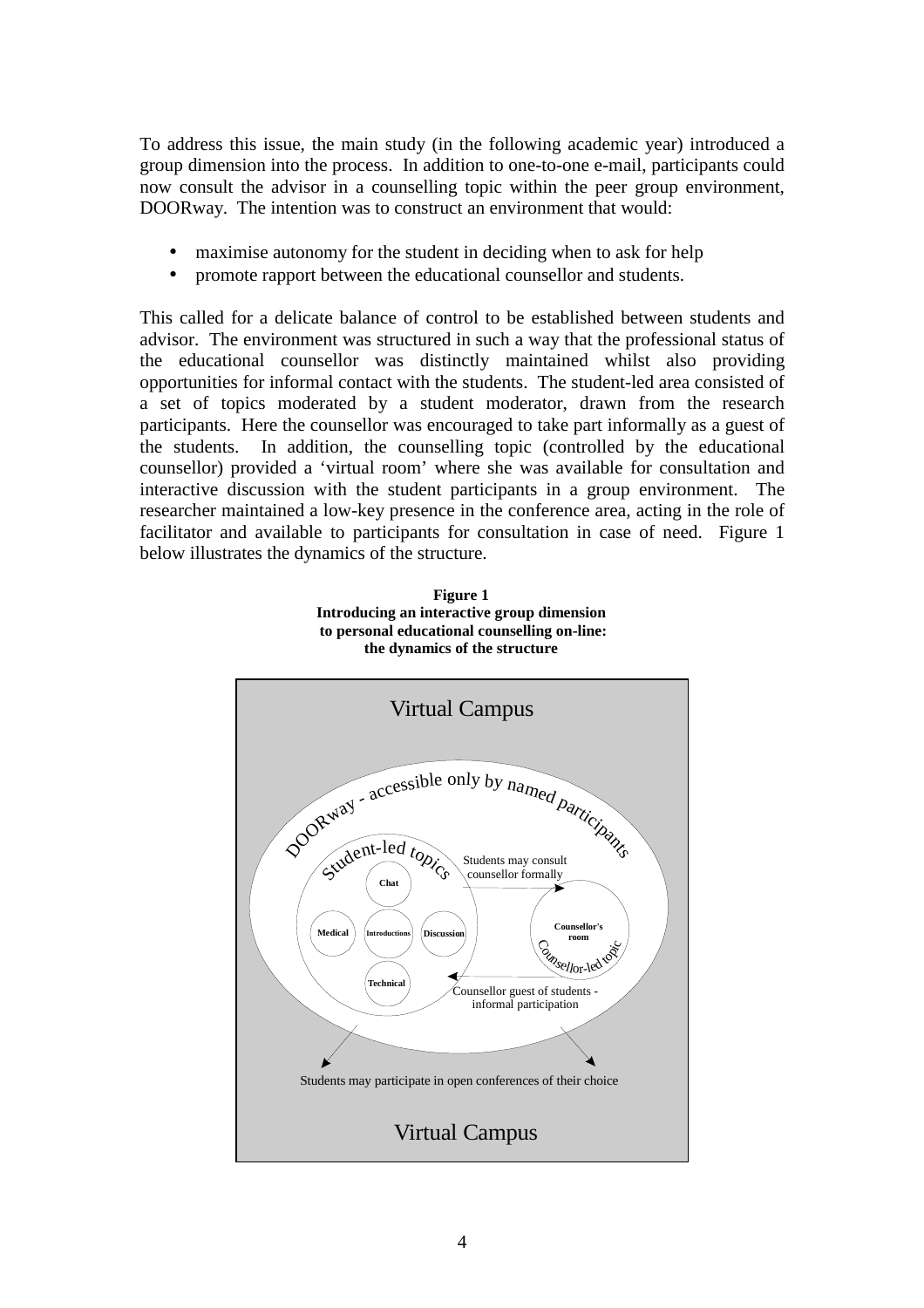Thirteen students (7 male, 6 female, including the 6 students from the feasibility study) participated in this main study together with an educational counsellor/advisor (based in London) and the researcher (based in Somerset). Using computer conferencing as the mode of communication has the advantage that staff members need not be based at the same physical location. The on-line counsellor was a staff member of the Open University with considerable experience of special needs advising who had previously used e-mail for communication with colleagues. However, she came to the project as a complete novice in the use of computer conferencing. Figure 2 illustrates the widespread geographic distribution of participants.



**Figure 2 Geographical distribution of sample in the UK** 

## **Methods**

Those who advocate taking an emancipatory approach to research in the field of disability studies emphasise the importance of a researcher coming from a similar background to the researched group (for example, see Oliver, 1992). This is consistent with accepted practice in other fields (Wilson, 1993). Participants in this study were told that the researcher herself has long-term health problems. They were informed in advance about ways in which they would be asked to provide information and their prior agreement was obtained before proceeding. The intention was to build up a picture of their experience of using computer-mediated conferencing to support their studies over the experimental period. A variety of methods of data collection were used for this purpose. These included:

- prior and post-participation statements of expectations and how these were fulfilled (obtained from both students and counsellor)
- student questionnaires, issued at intervals during the experimental period (electronically where possible)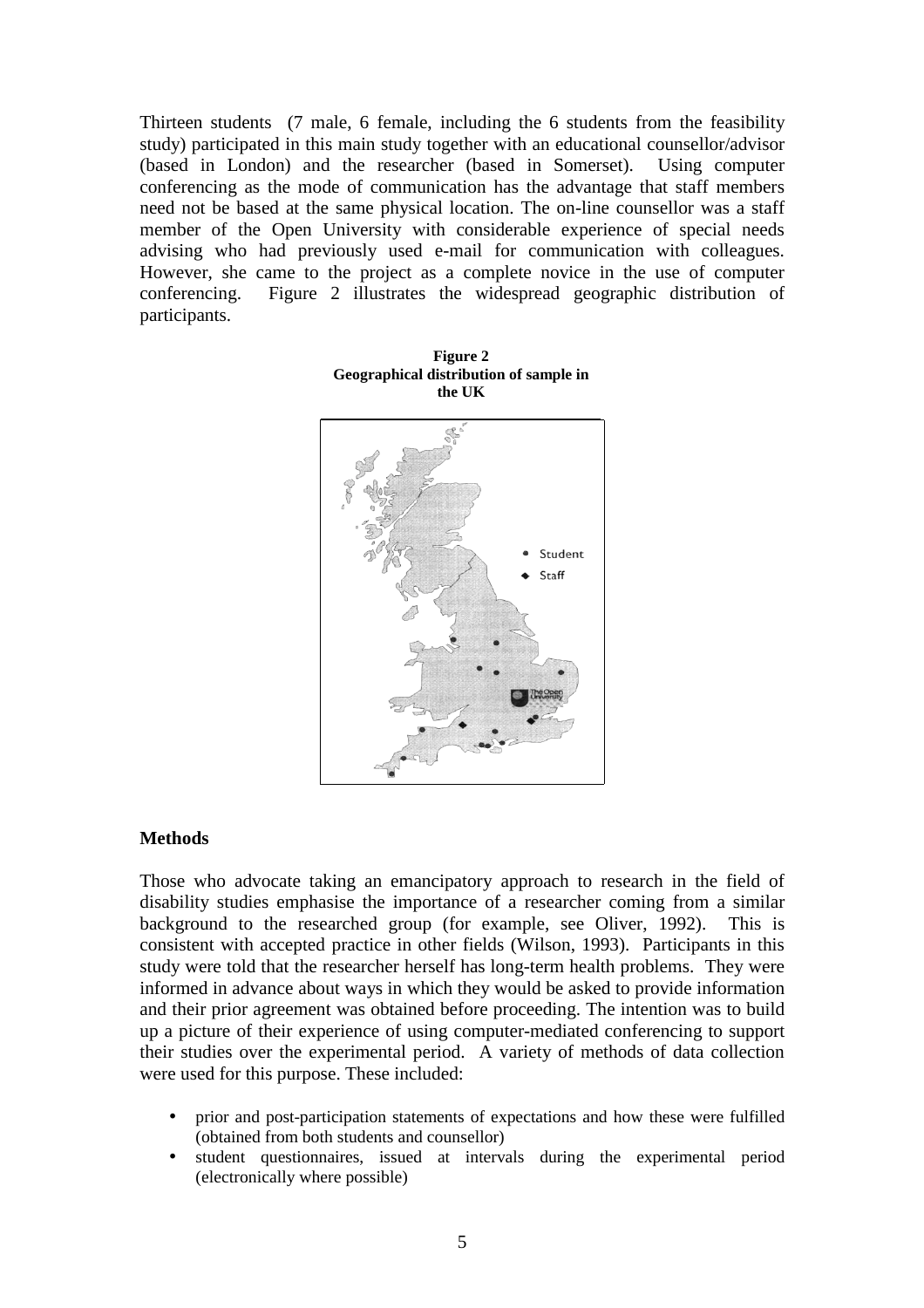- electronically held counsellor record sheets summarising contacts with each student. To preserve confidentiality between counsellor and client these gave only outline information of the dates and nature of the types of enquiry received and actions taken
- personal interviews with a sample of students to follow up interesting inferences from the main study
- the researcher's low-key presence in the peer group conference area.

## **Outcomes**

The findings from the main study are encouraging. At the end of the experimental period ten of the thirteen participants reported an increase in their level of motivation to study, seven reported an increase in autonomy relating to their studies and ten in enjoyment of the study process. None reported a decrease in any of these factors. One student dropped out with great reluctance early in the second study because her health had deteriorated to the point that she was unable to continue. The results are considered below in relation to each of the four barriers identified by the postal survey. Pseudonyms have been used to protect the anonymity of participants.

### **Handwriting difficulties and solutions**

- **Joanna** 'I try to make best use of computer equipment to do most of my work, (writing with a pen can be a painful chore although a fountain pen helps less pressure on the wrist so I tend to type most things). Even when my wrists are swollen/painful I can still make use of a keyboard by using two rubber-ended pencils to press keys, luckily this isn't too often.'
- **Jennifer** 'Computer I type slowly, use spell-check and scanner. I take exams at home using the computer. I also use my computer for taking part in self-help groups in FirstClass. …[ ] …FC *(FirstClass*) allows me send my question to one person or a group. It allows me to communicate even when my face is very painful. I can type at the speed that is most comfortable with as much rest as I need. Voice input is also available though the programme I have is not the best on the market.'

These comments from students show how helpful computers can be for people with handwriting difficulties. However, for students in this situation, preparing an e-mail message can still be a much slower process than would be the case for those whose dexterity is not impaired, even when using keyboard or voice-recognition software. It may include taking rests in mid-message preparation. Working on-line can therefore become expensive – an important consideration for those on a low income. Nine of the twelve students still actively taking part at the end of the experimental period of the main study said that use of an off-line reader had been important to them. Comments drawn from the student questionnaires illustrate participants' concerns.

- **Sarah** 'It is extremely expensive and time consuming to work on-line, even a local call number rings up big bills! An off-line reader is essential – it allows for slow reading, writing and replying to messages.'
- **Joe** 'Gives time to compose letters.'
- **Arthur** 'By using the off-line reader it enables me to work at a pace which suits me and at the same time not keeping telephone in use.'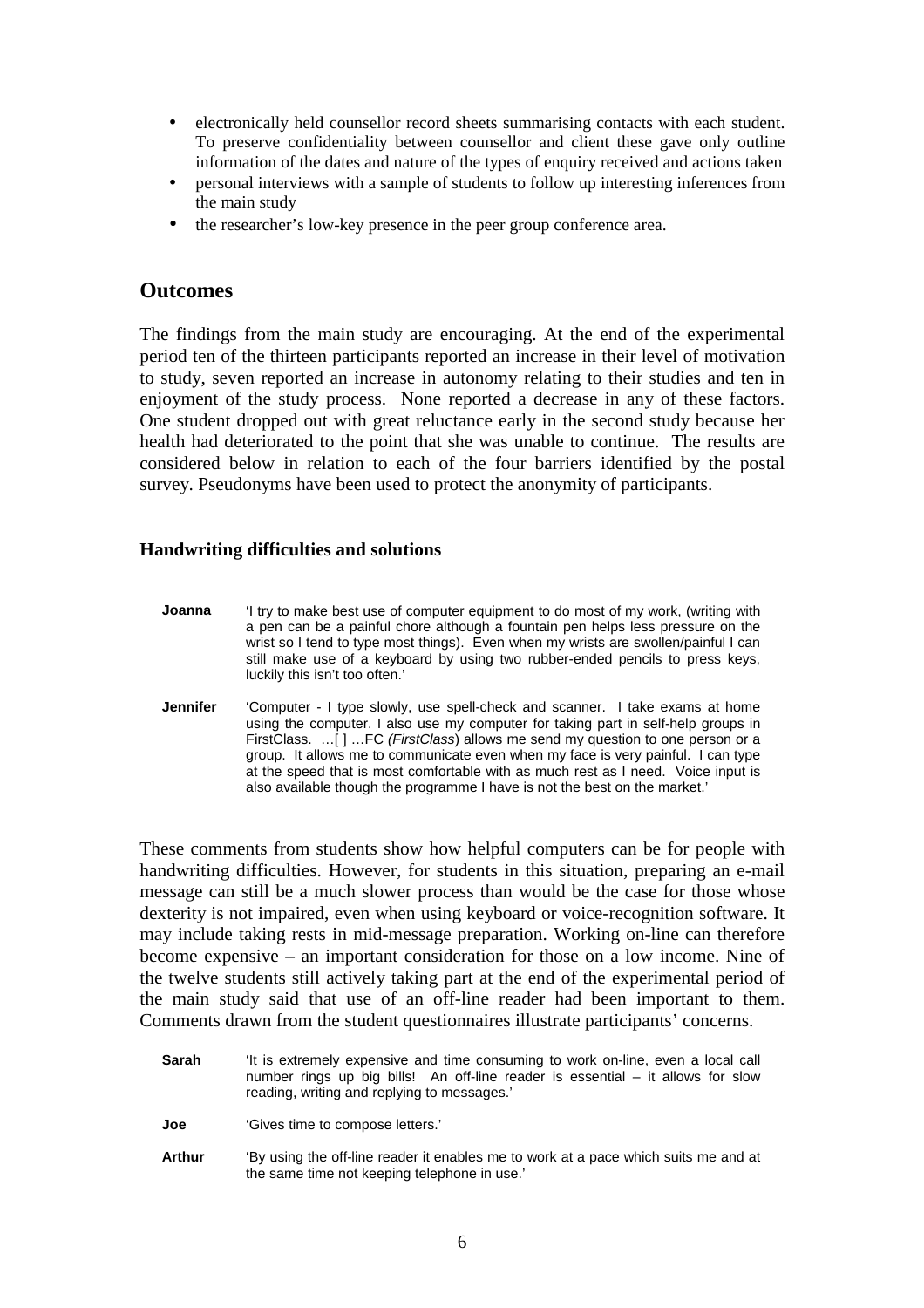In summary:

- Text preparation (word processing) using a computer can be beneficial for those who have problems with manual dexterity for a variety of reasons.
- When using CMC, the availability of an off-line reader enables text to be preprepared at the user's own pace and posted as a coherent whole.

#### **Relief of isolation**

Nine of the twelve remaining participants at the end of the year rated access to the confidential peer-group conference as extremely useful. Eight ranked this facility as their most important reason for logging on to the 'Virtual Campus'. It had provided a private forum for students to share information on ways they had found to tackle barriers encountered related to their studies, and also a space in which to socialise. Comments drawn from student questionnaires and personal interviews add insight into these findings.

**Gareth** 'With my health problems, I would never have branched out into course and other conferences as I have done, were it not for DOORway. …[ ] …

> DOORway is a very reassuring presence. It is a home from which to go off exploring. …[ ] …The benefit of being able to contact such empathetic fellow-students by CMC is inestimable: it is possible to say things over this medium which would seem too trivial for either a telephone call or a letter, but I certainly feel better for saying them.

> DOORway is a place where people understand what it's like to feel rotten, and where we can talk about our particular personal problems in a way which we might not want to or which might be misunderstood in the wide open spaces of the virtual campus. It is a place where humanity shines through the technology. [...] The help I have received in DOORway, as a beginner in CMC, has inspired me to try to help others in my exploration of the virtual campus.'

- **Maureen** 'I feel part of a group of people, recognising names and situations. I often get helpful information from messages and see that others are in a similar situation. There is a strong feeling of 'sympathy' for others.'
- **Pamela** 'Without CMC I would have given up my studies. Reading about others experiences is encouraging and the friendly chat in DOORway is far better than any encountered at tutorials I managed to attend in my first year and the attendance rate is higher.'

Of those who did not contribute actively, one student commented that he had gained from reading other people's messages, but had not felt the need to take an active role. Two students had used the area infrequently. Both commented that they had felt too unwell to participate for the greater part of the academic year.

The on-line educational counsellor's comments in her post-participation statement provide a further perspective of student interaction in the peer group conference.

(On-line educational counsellor, main study)

 <sup>… &#</sup>x27;The main change, for me, has been in the appreciation of the tremendous support the students are able to give each other through their own closed conferences. I was astonished at the way the conferences *(topics)* functioned and felt privileged to be able to observe the levels of warmth, joy and care, as well as the difficulties, upsets and struggles displayed by the students in their interactions with each other'...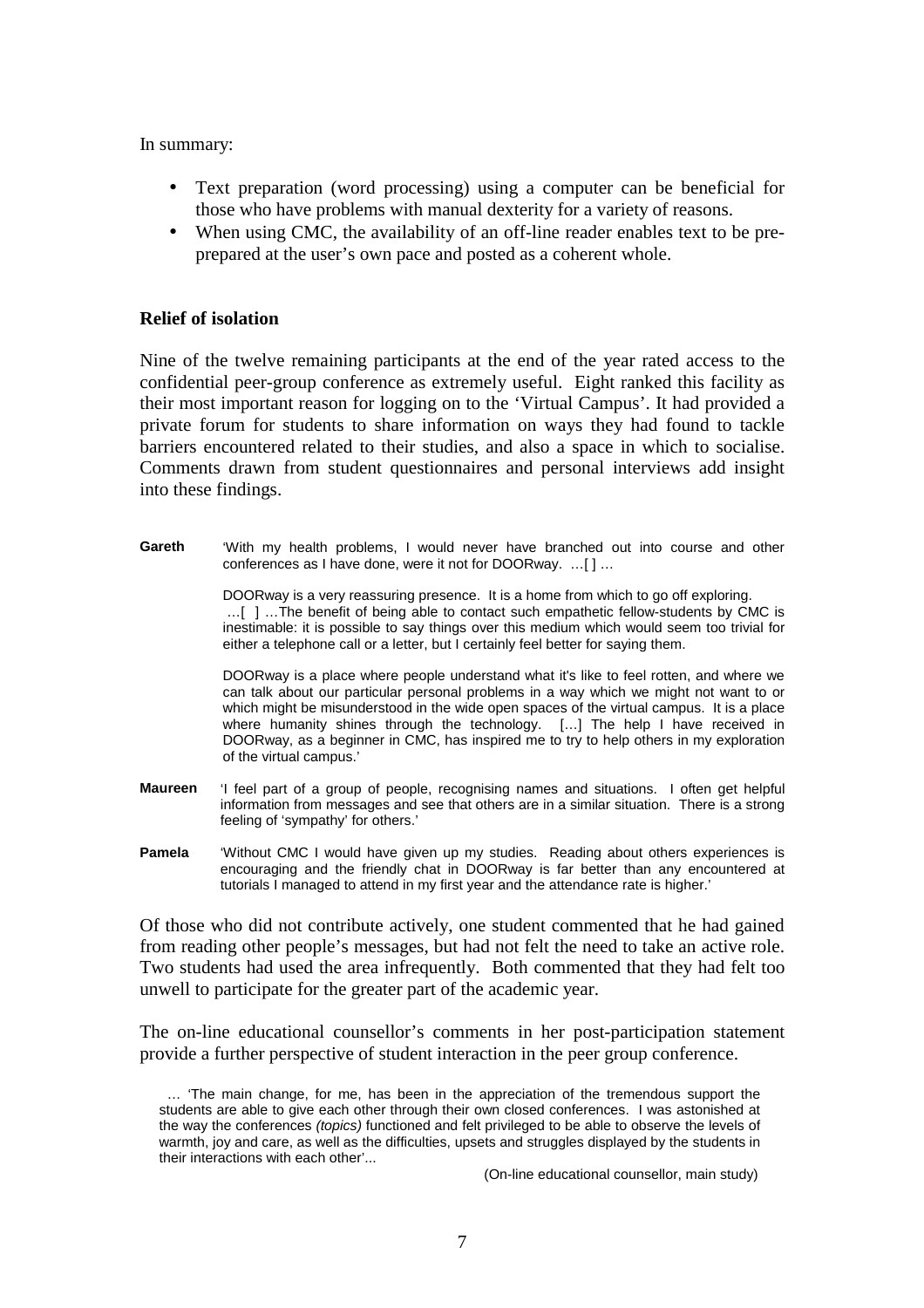Seven of the twelve participants also rated access to openly available course-based Self Help Group conferences on the 'Virtual Campus' highly. Here they could engage in interactive discussion with other students taking the same course. A smaller number had found Special Interest Groups (e.g. a literature conference) to be of interest. Overall, the findings suggest that computer conferencing was beneficial in reducing isolation for this group of participants.

## **Improved communication with support services**

The educational counsellor's informal participation in the student-led topics of the DOORway conference was successful in building rapport between professional and students. This gave individual students the confidence to approach her by e-mail when more private discussion was needed. Eleven of the thirteen participants in the main study said that they had found it helpful for the counsellor to participate informally in the student-led area.

Eight of the participants said that they had chosen to raise issues with the counsellor that were of possible interest to others in the group in the counselling topic and three that they had asked questions there in relation to problems they wished to share with their peers. Specific points of value raised by individual students included the following:

- it was easier to approach her having 'got to know her' through the conference
- her participation in the conference meant that she was aware of the types of problems faced
- using the counselling topic meant that other conference members could join in and contribute comments.

The counselling topic had also provided a secure environment in which sensitive questions relevant to the group could be raised. The advisor's post-participation comments acknowledged her growing appreciation of the value of this dimension as a tool in her on-line practice. The fact that she had changed her opinion during the course of the experimental period shows that she had found it possible to adapt her skills from face-to face communication to interactive text based contact via CMC, both one-to-one and in a group environment.

…'I thought initially that the counsellor-client relationship would be best developed one to one. I can now see that there is another dimension to this development, the group dimension, which can complement and contribute to the individual counsellor-client relationship …

… But, besides peer-support, there is definitely also a place for more formal educational counselling via CMC. If it is possible to cast aside pre-conceptions about the importance of visual and oral cues, then it is undoubtedly possible to develop effective counselling relationships via this medium. My initial cynicism was certainly allayed over the course of the year as the power of the medium became apparent' ...

(On-line educational counsellor; end of year questionnaire)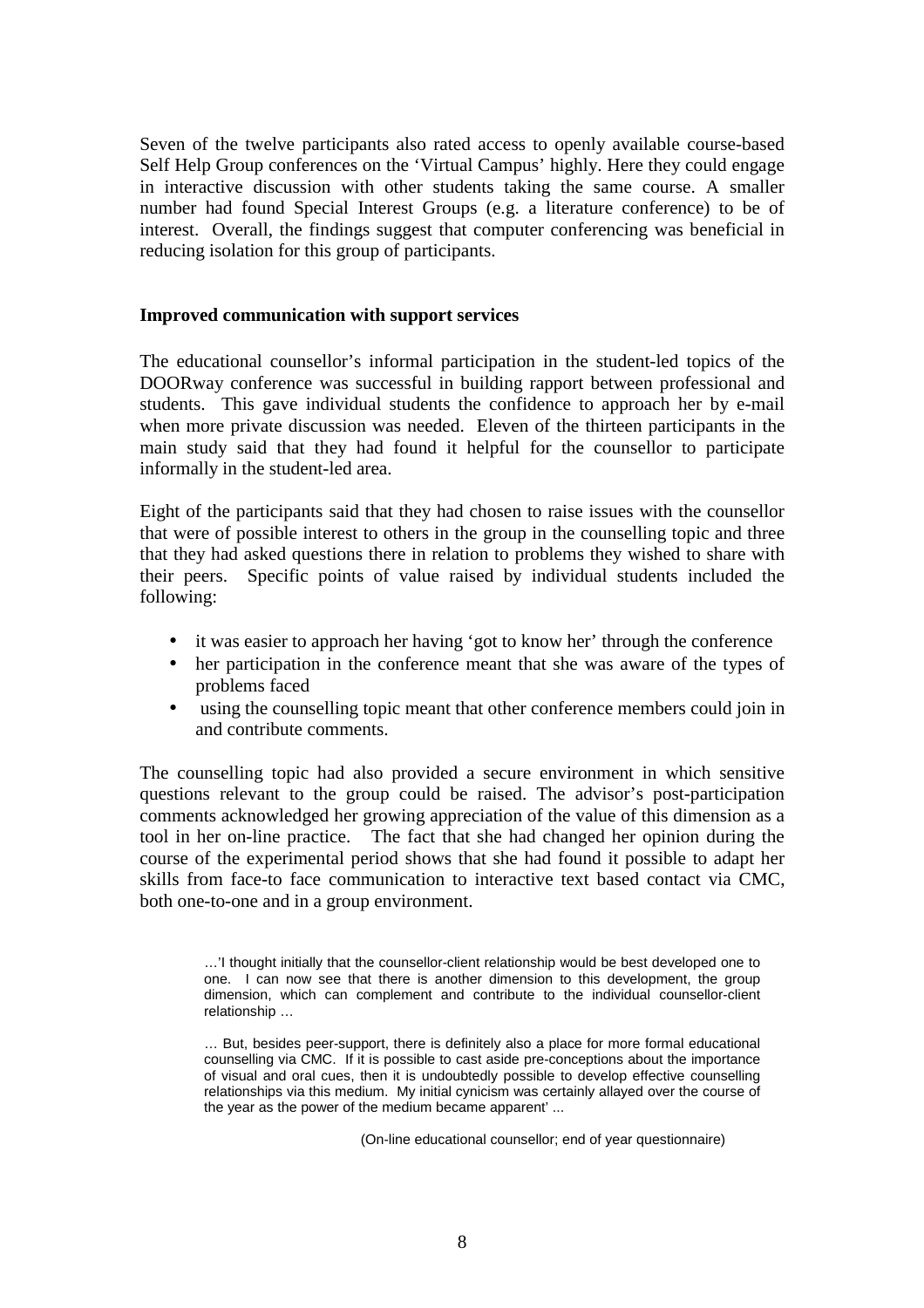Student comments at the end of the experimental period provide insights into their experience of access to the services of a personally allocated educational counsellor on-line.

#### **Examples of positive experiences**

**Anna** 'When I first became involved with this project I was anxious not to lose my Tutor Counsellor – I was nervous about changing over to someone I had never met, but now that I have become confident with the new ways, I feel easier with the on-line counselling than I ever did with the previous arrangements. I do not feel anxious about contacting my on-line counsellor, I just post the message and know she will get back soonest.

> The on-line Counselling service has certainly been of benefit to my studies. When I had a disastrous experience at Summer School and had to return home before I completed the week, my on-line Counsellor helped me regain my confidence and encouraged me back to my studies at a time when all I wanted to do was give up my OU studies altogether. Without my on-line Counsellor I would certainly have given up.

> My experiences have been very different from what I expected at the outset. I did not initially believe that having an on-line counsellor could be an improvement on the Tutor Counsellor system – I am now convinced that it has been a change for the better. It's much easier to be able to send a message when one is fit and well enough to send it, rather than trying to put over maybe a serious problem at a time that suits the Tutor Counsellor say between 5pm and 6pm on Sunday evenings. The previous system was very limiting and did not leave room for dealing with emergencies; this is particularly important to someone who cannot predict how they are going to feel on an hourly, let alone a daily basis.'

- **Maureen** 'My expectations were high, and were met in terms of counselling and support. I was helped not only with this year's course, but also in making arrangements for future courses. I also received information, advice and support for issues and problems not directly related to studying, although they do have an effect on my ability to continue studying, eg benefit issues and practical problems. This support would not have been available anywhere else than in DOORway.'
- **Penny** 'Previously no contact with counsellor and didn't expect to change, but having her around in DOORway made her appear more friendly and approachable even with things I would have thought too trivial to ring a counsellor about. Plenty of encouragement when anyone felt low about their abilities.'
- **Jeremy** 'I feel that the availability of an online counsellor and discussion group is invaluable to disabled people. It gives a sense of security and a feeling of 'one-to-one' support which 'phoning a regional office for advice does not offer.'

#### **Examples of less positive experiences**

- **Eric** 'Despite the disappointing nature of the experiment of online counselling, I believe a full time online counsellor would be a boon for all students not just disabled ones. A properly set up counselling CMC conference could save both the OU and students a lot of time and effort. It could be incorporated into the ACS help documents online already. An FAQ read only conference would be a help.' [Researchers explanatory note: ACS stands for Academic Computing Service, the name of computing administration department of the Open University at that time].
- Peter 'Overall disappointing ...[ ] ... Too difficult to keep up with messages when accessing weekly at weekends. Just don't know who I'm sending messages to. Better face-to face.'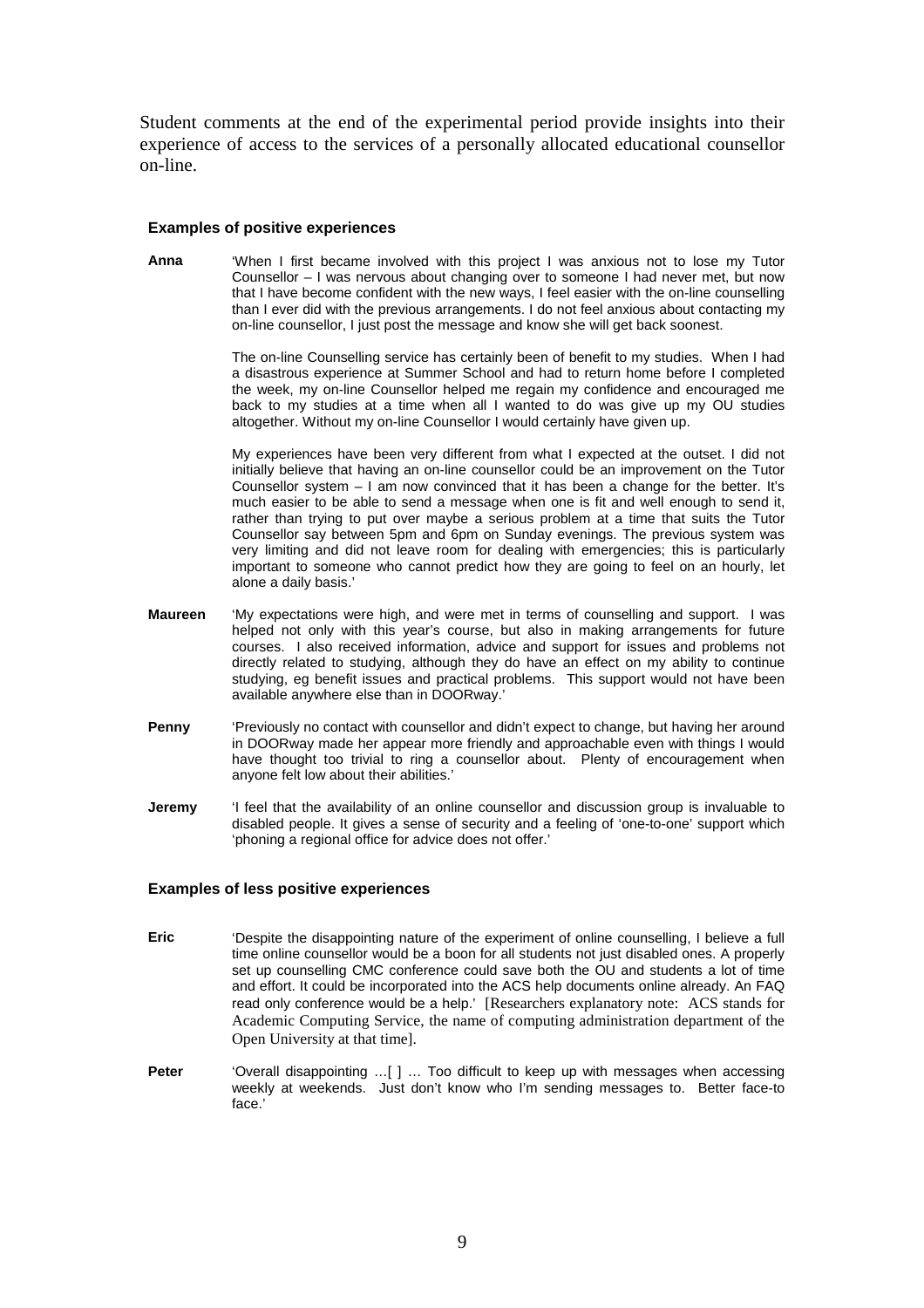For the majority of participants the experience was a positive one. Of the two who expressed reservations, Eric had needed to contact the counsellor when she was away and therefore did not receive as swift a response as he wished. In this case, the researcher (acting in the role of facilitator) addressed his problem at the time when it arose. The counsellor was subsequently asked if she would be prepared to post a message in the counselling topic of DOORway to give advance notice should she expect to be absent for more than a few days. This allowed students to choose between the options of waiting for a reply until her return or telephoning their Regional Centre of the university for assistance.

Peter was not comfortable with using the medium for contact, preferring face-to-face discussion. However, at the end of the study he raised the possibility of video conferencing for this purpose. This shows that he had not ruled out use of electronic media per se.

Two surprising findings emerged relating to one-to-one communication between individual students and an on-line educational counsellor.

- Use of e-mail could help to remove the barrier of fear of being a nuisance when using the telephone to contact staff. This relates in particular to contact with part-time staff working from home. Of eleven students interviewed personally (six from the main study and five from a new sample), five made comments that suggested at a time of need they had sometimes hesitated to contact a Tutor-Counsellor by telephone in case they were calling at an inconvenient moment. Three of the four interviewees from the main study mentioned the advantage of e-mail to overcome the problem. The reason given for this was that messages could be sent and received at times convenient to both sender and recipient.
- The use of e-mail had provided a useful environment for intimate discussion in a distressing situation. Three participants made comments to suggest that discussion via this route had removed a barrier of embarrassment perceived to be present in face-to-face encounters when discussing sensitive issues relating to their studies. It had facilitated a feeling of greater control over the transaction for the student. One student specifically commented on this in the main study, as did three others in the later personal interviews. A contributory factor was that informal contact with the educational counsellor in the peergroup conference had helped to build rapport and develop confidence for these students to approach her by e-mail when more private advice or help was needed.

In summary, computer-mediated conferencing made it possible for an educational counsellor briefed in special needs to conveniently provide support for a group of students who were widely distributed geographically, thus making effective use of a scarce resource.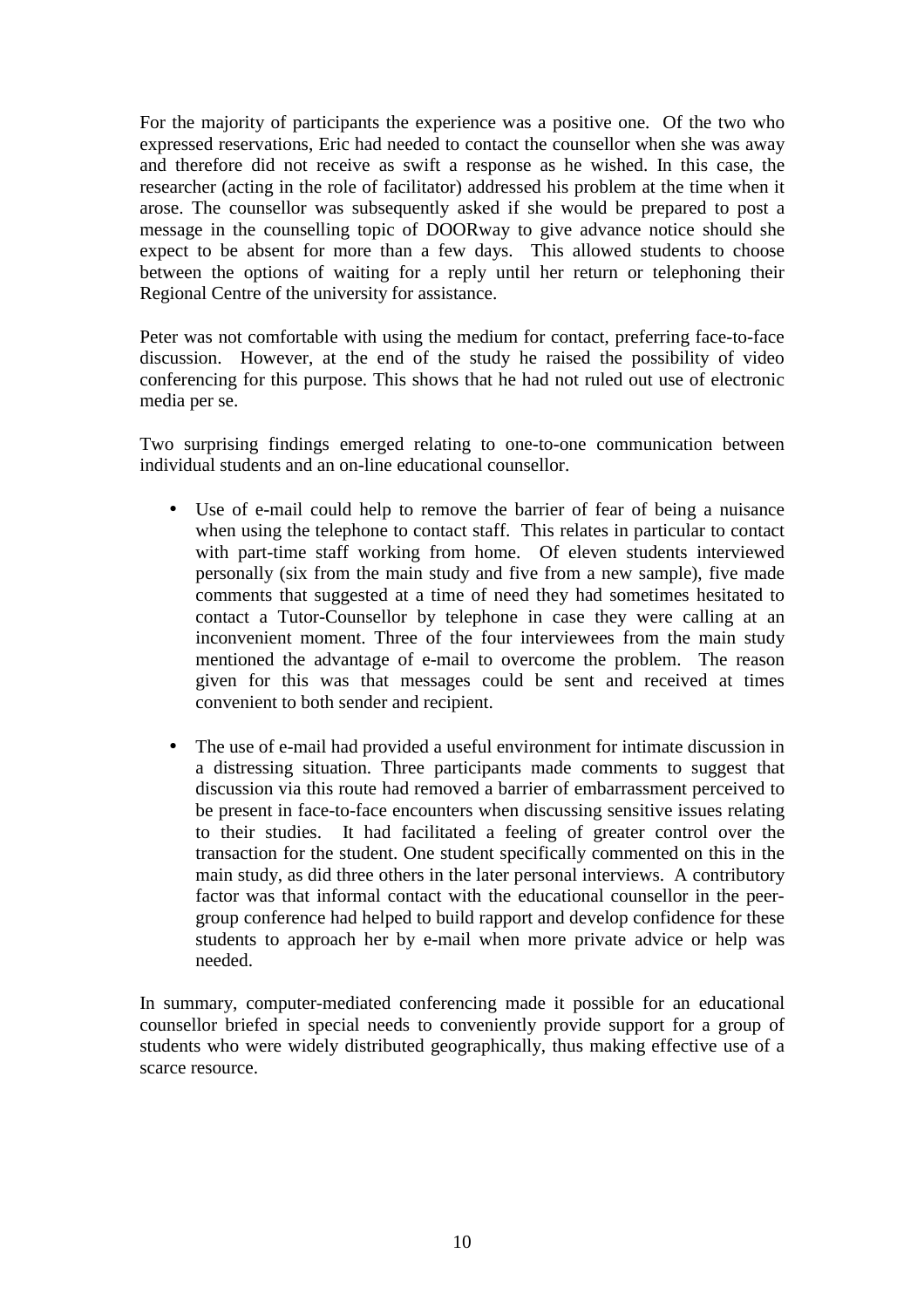## **Fatigue**

Severe incapacitating fatigue was a major area of difficulty identified by the earlier postal survey of volunteers. It affected all aspects of the Open University study process, including home study components, attendance at face-to-face tutorials, attendance at weeklong residential schools and the taking of examinations (Debenham, 1996a).

Computer-mediated conferencing was able to address several fatigue-related issues.

- Fatigue is linked with isolation. For students with long-term health problems, incapacitating fatigue is a major reason for inability to attend face–to-face meetings (or to attend only infrequently and with difficulty). Use of computer-mediated conferencing addressed this by permitting interactive communication with other students and staff in a variety of ways. Student comments illustrate that it had promoted a sense of belonging to a community – helping to remedy a sense of deprivation for people who may be housebound to a large extent.
- Communication could be undertaken whenever the student was feeling freshest. In the case of educational counselling support, three participants commented they had found it useful that CMC permitted messages to be both uploaded and downloaded when convenient to both student and advisor. They could then be read at leisure using an off-line reader facility. This had the added advantage that a written record of the 'conversation' existed for future reference.
- In relation to difficulties with handwriting, rest periods could be taken during message preparation if the student became fatigued. An off-line reader facility had provided a way to prepare messages over time. Only one of the twelve participants remaining at the end of the study would have been happy to work on-line.

## **Summary**

Increased levels of motivation, enjoyment and autonomy were reported by a majority of this group of undergraduate distance learners with long-term health problems. The findings suggest that on-line access to both a peer group conference and to the services of an educational counsellor in a 'Virtual Campus' environment could start to address barriers that might discourage students from beginning or continuing to study: difficulties with handwriting, physical and psychological isolation, access to educational support services and fatigue.

The role of the peer-group conference is considered to have been pivotal to the success of this study. It provided both an empathic on-line community for mutual support and an environment in which sensitive questions could be raised with an educational counsellor. Moreover, it provided a gentle introduction to participation in the wider world of open conferences on a 'Virtual Campus'.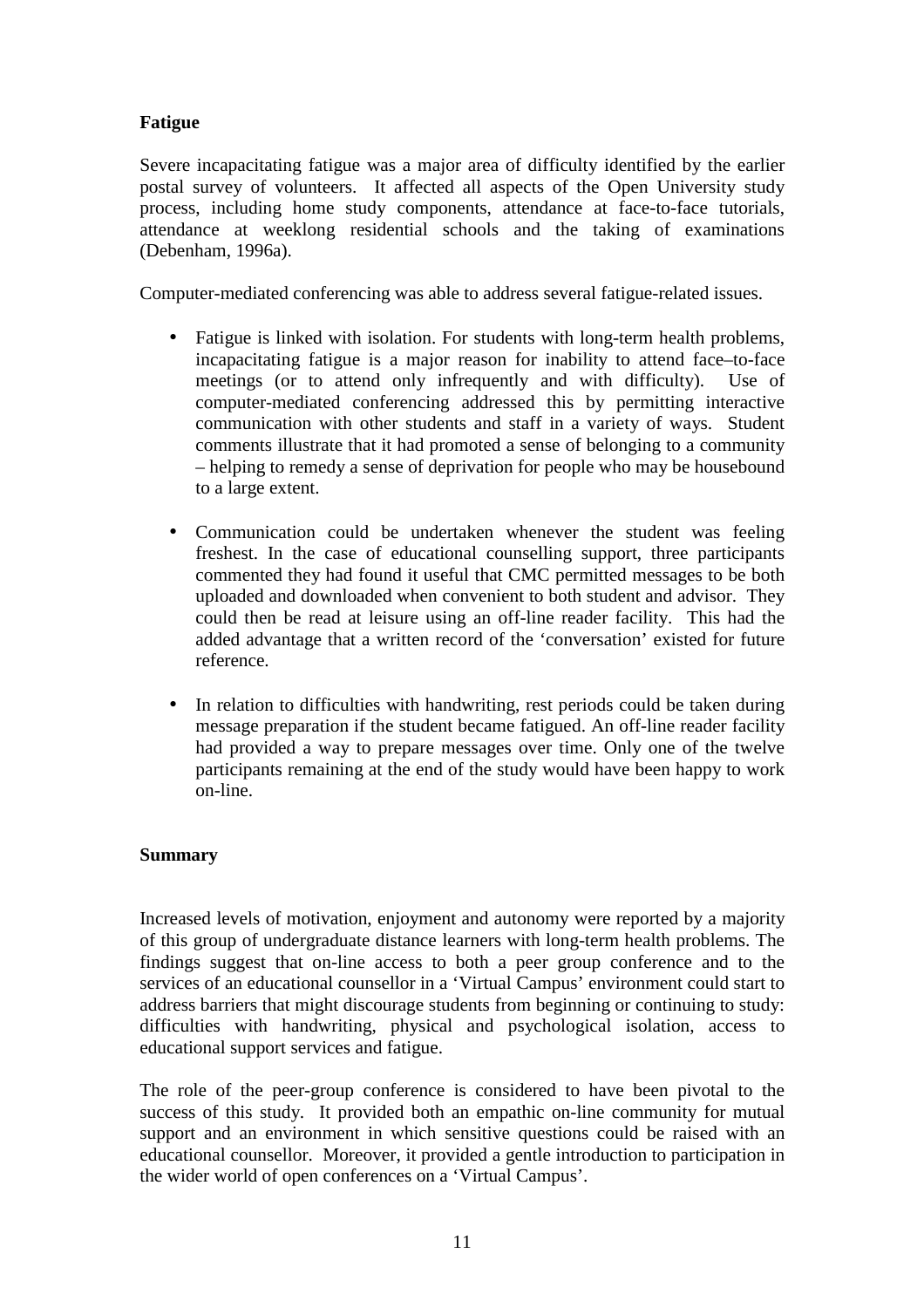Whilst it is not possible to draw generalised conclusions from the results of a small exploratory study, the experiences of these students suggest that the use of computermediated conferencing may hold considerable potential as a tool to aid educational support for those with disabilities. In an area where little previous work has been undertaken, the findings contribute some benchmark data to the field of disability studies. They also add to the body of knowledge in the wider fields of CMC and educational advising.

### **References**

- Bailey, D., Brown, J., Kelly, P. 1996. Academic Advice, Personal Counselling and Onprogramme Guidance in the Open University. . In *Personal Tutoring and Academic Advice in Focus*, pp. 32-37. Gloucester: Higher Education Quality Council
- Bowers, C. 1996. Virtual Community and Computer Mediated Communication: Opportunities for People with Disabilities. . Michigan: University of Michigan; www.sils.umich.edu/-cp bowers/vctext.html (date accessed: 12th November 1997)
- Burgstahler, S. 1997. Peer Support: What Role can the Internet Play? *Information Technology and Disabilities;* http://www.rit.edu/~easi/itd/itdv04n4/article2.html 04
- Coombs, N. 1989. Using CMC to Overcome Physical Disabilities. . In *Mindweave: Communication, Computers and Distance Education*, ed. R. Mason, A. R. Kaye. Oxford: Pergamon Press
- Coombs, N. 1993. Global Empowerment of Impaired Learners: Data Networks will transcend both Physical Distance and Physical Disabilities. *Education Media International* 30:23-25
- Debenham, M. 1996a. Barriers to Study for Open University Students with Long-term Health Problems: A Survey; SRC Report No. 105. . Milton Keynes: Institute of Educational Technology, The Open University
- Debenham, M. 1996b. DOORway (Disabilities, Opportunities and OutReach): Interactive Computer Conferencing System which provides Peer Group Support in Distance Learning. . In *Proceedings of Interdisciplinary Aspects of Computers Helping People with Special Needs '96 (ICCHP'96)*, ed. J. Klaus, E. Auff, W. Kremser, L. Zagler, vol. 1, pp. 183 -7. 2 vols. Linz, Austria: R. Oldenbourg, Wein Munchen
- Debenham, M. 2001. Computer Mediated Communication and Disability Support: Addressing Barriers to Study for Undergraduate Distance Learners with Long-term Health Problems. . Doctoral thesis; Milton Keynes: The Open University
- Feenberg, A. 1989. On the Theory and Practice of Computer Conferencing. . In *Mindweave: Communication, Computers and Distance Education*, ed. R. Mason, A. R. Kaye. Oxford: Pergamon
- Frost, S. H. 1991. Academic Advising for Student Success: A System of Shared Responsibility. . In *ASHE-ERIC Higher Education Report 3*. Washington D. C.: The George Washington University, School of Education and Human Development